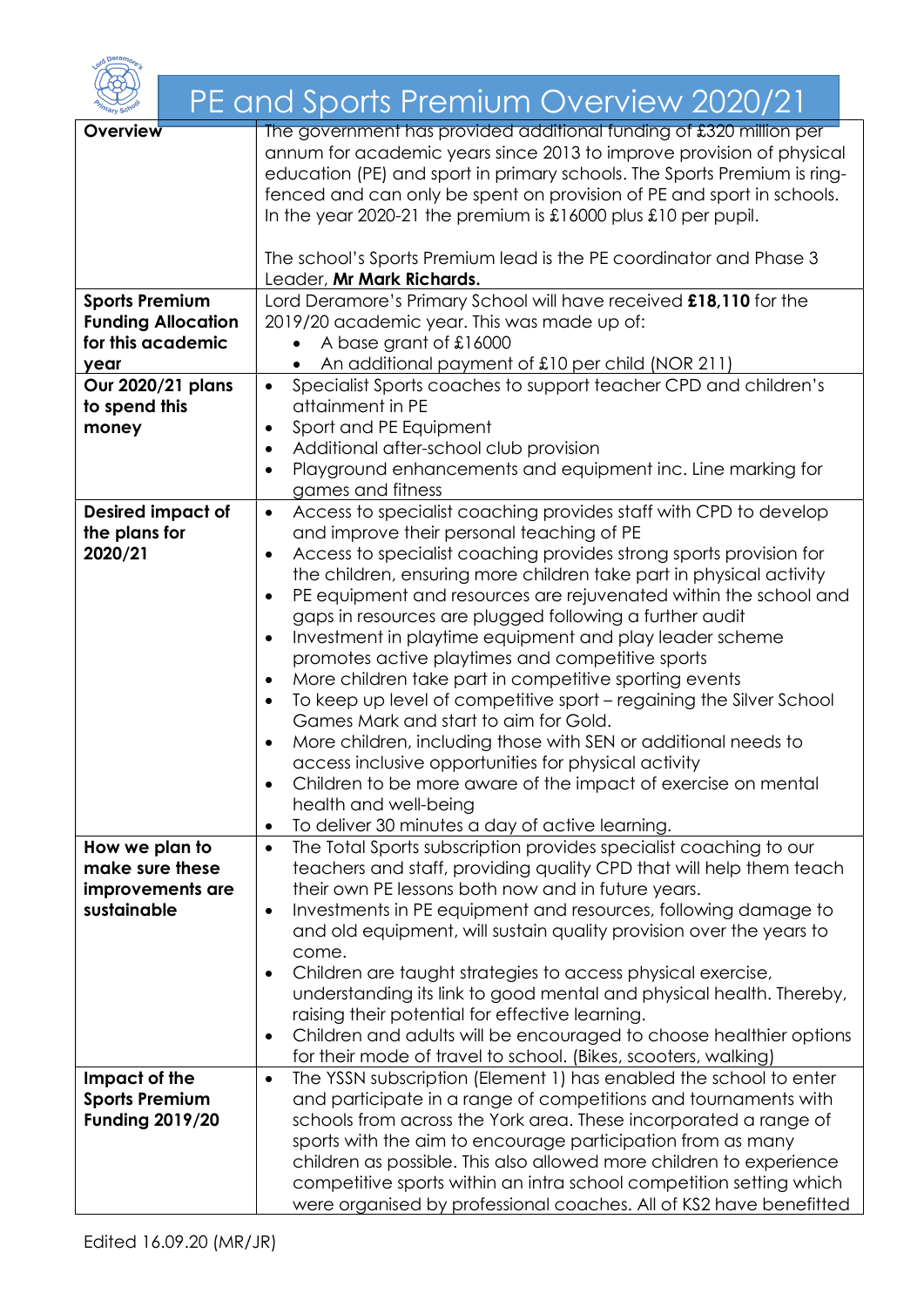|                                                 | PE and Sports Premium Overview 2020/21                                                                                                                                                                                                                                                                                                                                                                                                                                                                                                                                                                                                                                                                                                                                                                                                                                                                                                                                                                                                                                                                                                                                                                                                                                        |
|-------------------------------------------------|-------------------------------------------------------------------------------------------------------------------------------------------------------------------------------------------------------------------------------------------------------------------------------------------------------------------------------------------------------------------------------------------------------------------------------------------------------------------------------------------------------------------------------------------------------------------------------------------------------------------------------------------------------------------------------------------------------------------------------------------------------------------------------------------------------------------------------------------------------------------------------------------------------------------------------------------------------------------------------------------------------------------------------------------------------------------------------------------------------------------------------------------------------------------------------------------------------------------------------------------------------------------------------|
|                                                 | from this as well as Year 1/2 children.<br>Total Sports have enabled school staff to access valuable CPD<br>opportunities for teaching physical education, especially those who<br>are less confident with the subject. Staff have been able to identify<br>sports where they feel their skills are weaker and have increased<br>their knowledge and understanding for the future, including giving<br>them new approaches and ideas. This has included Gymnastics,<br>dance and games)<br>The Sports funding last year has helped to develop our ongoing PE<br>$\bullet$<br>and sport provision within a new school building and environment.<br>We have used it to create a trim-trail.<br>We have been able to provide a wider range of clubs (some free of<br>$\bullet$<br>charge. E.g Change for life lunchtime club run by Play Leaders who<br>were given training) to more children. This also included a<br>dodgeball club and a new tennis club.<br>Extra tournaments were attended such as dodgeball for year 1-6.<br>$\bullet$<br>Walk to school week and the Big Pedal were promoted and<br>$\bullet$<br>improved healthier travelling to school during these weeks. The aim<br>will be to keep this higher level of travel mode sustained in the<br>coming year. |
| <b>Swimming figures</b><br>for current Y6 class | Currently – 22/30 children (73%) in Year 6 can swim at the National<br>$\bullet$<br>Curriculum requirement of 25m. Support will be offered and<br>provided to any children who still cannot swim (e.g. through free<br>swimming sessions / lessons).                                                                                                                                                                                                                                                                                                                                                                                                                                                                                                                                                                                                                                                                                                                                                                                                                                                                                                                                                                                                                          |

## Detailed Sports Premium Itemisation for academic year 2020-21

|                                                                                          | Cost               |
|------------------------------------------------------------------------------------------|--------------------|
| Sports Premium 2020-21                                                                   | £18,110            |
| Brought forward from 2019-20 (Due to COVID19 Not spent)                                  | £990               |
| Swimming, Sports Day, YCK/Chance to shine, playground leaders                            |                    |
| equipment)                                                                               |                    |
| Total 2020-21                                                                            | £19,100            |
| York Schools Sports Network which includes:                                              | Free               |
| Participation in York-wide KS1 and KS2 tournaments against other city                    |                    |
| primary schools (including: football, hockey, rugby, netball, golf,                      |                    |
| tennis, athletics, swimming, rounders, gymnastics, basketball, hockey                    |                    |
| and cross country running)                                                               |                    |
| Sport and PE Equipment for School - including:                                           | £8173              |
| Playground enhancements – Line-marking (£3000) and                                       |                    |
| equipment for playtime use inc basketball hoops (£800),                                  |                    |
| replacing broken football goals (£430)                                                   |                    |
| Refreshing/replacing condemned gym equipment inc storage for<br>$\overline{\phantom{0}}$ |                    |
| PE Mats                                                                                  |                    |
| Trolley (£190), Mats (£128), new stools (£2225)                                          |                    |
| Replenishing consumables £100                                                            |                    |
| Playground leaders choose and equipment playground £300                                  |                    |
| Secure/long lasting storage for playground equipment £1000                               |                    |
| Specialist sports coach for two days per week - Total Sports                             | £9,000             |
| Sports specialist and coach who will work with teaching staff to                         | (Total cost is     |
| develop their teaching of PE and sport                                                   | £13,000 but £4,000 |